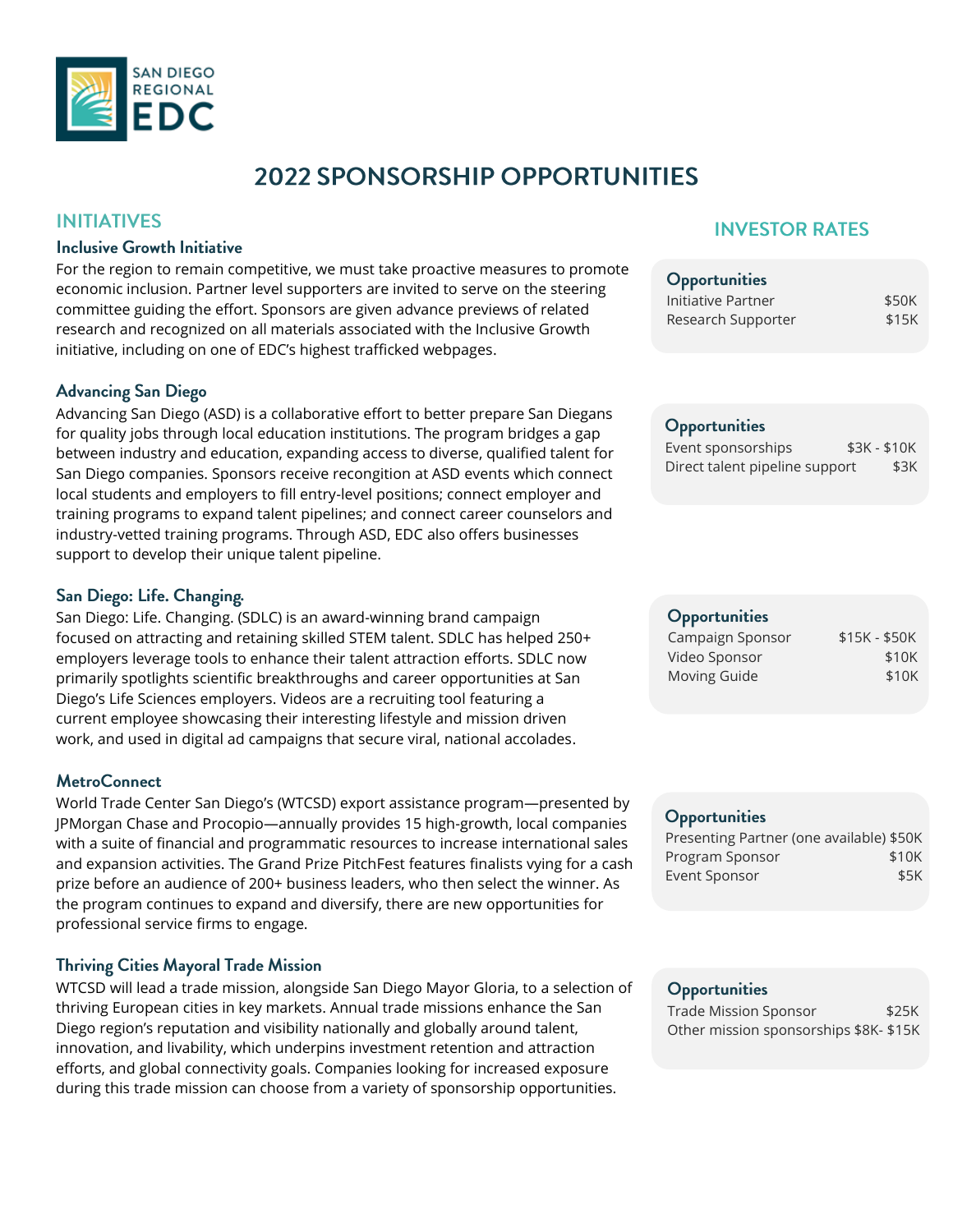

# **PUBLICATIONS**

### **Research**

EDC is a resource for local economic intelligence related to talent, site selection, global identity, and emerging industry clusters. EDC releases a monthly report on trends in employment, real estate, and real time insights about the region's economy (Data Bites) and a quarterly analysis of economic data ranging from real estate to VC funding (The Snapshot). These reports provide decision-makers, business leaders, and informed citizens with actionable insights. Publication sponsors receive prominent logo recognition in distributions to 6K+ subscribers, yielding hundreds of clicks to the publications.

### San Diego: Life. Changing.

To attract and retain the skilled talent that powers the region's innovation economy, SDLC sends San Diego branded newsletters like The Latest (monthly campaign newsletter) and The Lead (monthly jobs roundup) to a highly targeted audience of 3K+ mid-level STEM talent in San Diego and top competitor metros, netting an impressive 30%+ open rate.

### **Artificial Intelligence Industry Series**

The Artificial Intelligence and Machine Learning (AI-ML) study series defines the sector, identifies key San Diego industries and clusters where AI-ML has been implemented, and ultimately quantifies the impacts on the San Diego economy. In 2022, the series will highlight the region's *Life Sciences*, *Healthcare*, and *Advanced Manufacturing* clusters and explore AI's proliferation through the lenses of productivity, job growth, and opportunities for investment. Sponsors are recognized on all report materials, including local/national media placements.

### **Good News of the Week**

Delivered to your inbox every Friday, 'Good News of the Week' (GNOTW) is a curation of positive headlines that will make you proud to call San Diego home. A blend of aggregated news stories and upcoming opportunities from San Diego's most trusted news sources and original EDC-created content, GNOTW is EDC's cornerstone communication sent to nearly 7,000 key decision makers across a variety of industries throughout the San Diego region, with a +20% open rate.

### **EVENTS**

# Inclusive Growth: Report to the Community-April 8

At EDC's Report Card to the Community, guests will see data tracking our collective progress towards the 2030 goals and hear commitments from government and community leaders to the Inclusive Growth Initiative. Showcase your commitment to economic inclusion by sponsoring this important breakfast program. We expect an audience of 200 executives, elected officials, and community leaders. Sponsorship packages will include event recognition and tickets, as well as logo recognition on the web-based report publication, among other media opportunities.

# **INVESTOR RATES**

| Opportunities              |       |
|----------------------------|-------|
| The Snapshot               | \$10K |
| Data Bites (two available) | \$15K |

| <b>Opportunities</b> |       |
|----------------------|-------|
| The Latest           | \$10K |
| The Lead             | \$10K |

#### Opportunities

| Report Sponsor (three available) \$15K |      |
|----------------------------------------|------|
| Small Business Rate                    | \$5K |

Opportunities Monthly Ads  $$500$ 

### Opportunities

| Underwriter        | \$20K          |
|--------------------|----------------|
| Other Sponsorships | $$2.5K - $10K$ |